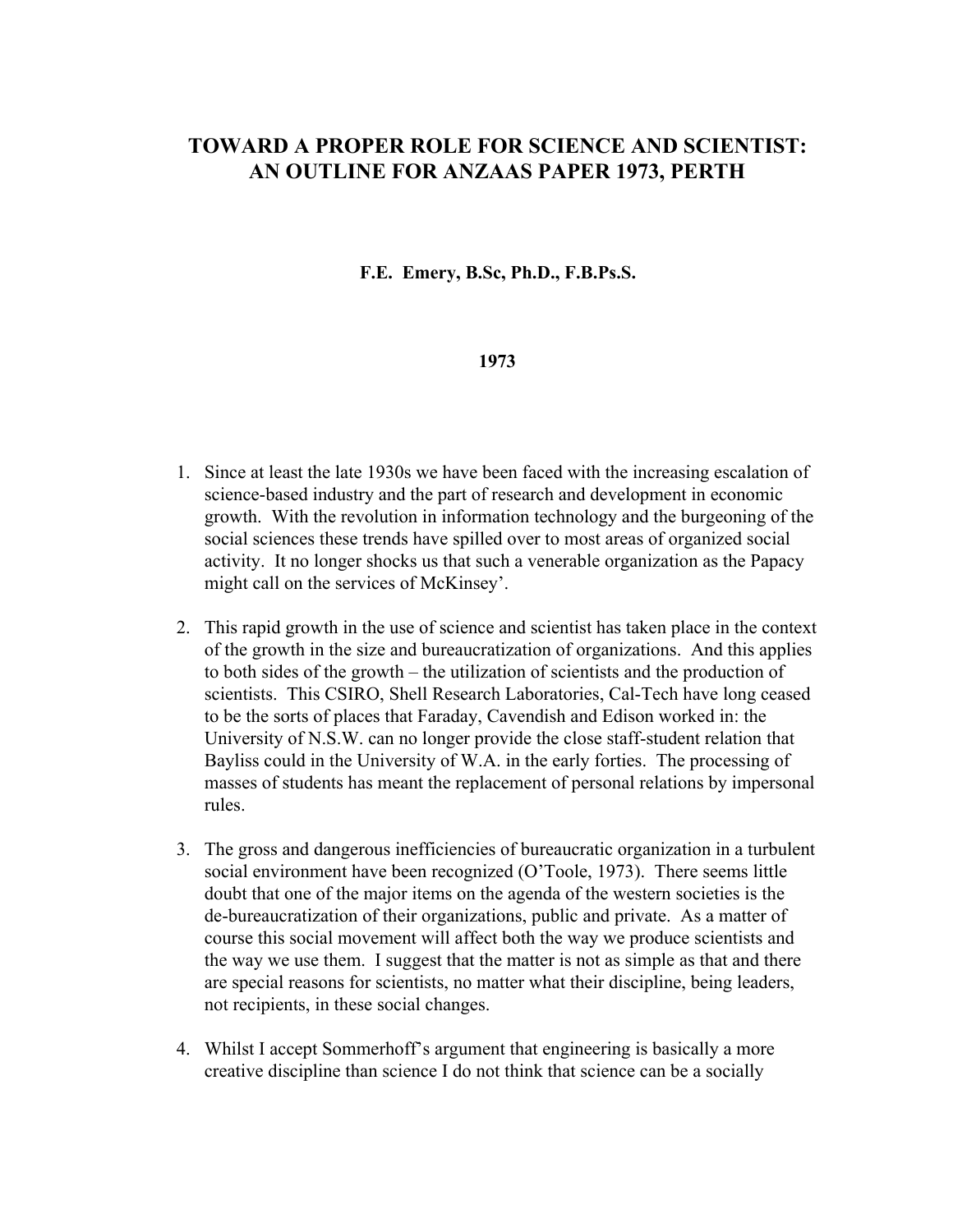justifiable occupation unless it is creative. The analytical chemist monitoring qualities in a brickwork or a flour-mill is a thing of the past (although in the 1940s it was still a very real career prospect). Creativity, and professional growth, are going to be stifled if we recruit scientific talent into organizations that are bureaucratically arranged. I know that the managers of research establishments, themselves scientists of repute, are apt to wax enthusiastically about the open creative climate of their labs, compared with the rest of their organization. I also know from personal study of science labs in four countries that such enthusiasm is usually unwarranted. Despite fringe allowances for the 'long-haired' and 'egg-heads' the bureaucratic pattern is nearly universal. The consequences are general. Research gets carved up into one-man units, the interface between the research and its users gets located upstairs with some one who understands neither, the 'blue-eyed boy' becomes a mandarin and a new interface develops between fundamental and applied research, the scientist who shows a real capability in some particular task becomes over-specialized as he becomes defined as the best answer to urgent and insistent demands for service from outside bodies.

- 5. The pressure toward proper utilization of scientific potential in the U.S. space program led to government contracts stipulating that a non-bureaucratic 'project management' be specified by any would be contractor. Lockheed Corporation, amongst others, went beyond this requirement to develop matrix type organizations. Soviet defence industries had to move in the same direction. These moves encountered problems. The new forms of organization about the work-face were still embedded within organizations that were bureaucratically organized. There does not, however, seem any way back. Scientific problems cannot be carved up into one-man tasks without grave danger of missing the point; scientific personnel cannot be expected to constitute creative teams unless they are guaranteed the minimum conditions of 'selective interdependence', and an adequate degree of autonomy. The Commonwealth Department of Works has for some years been exploring methods of 'project management'. Unless this matter receives wider attention I do not think we will realize the potential of our current scientific personnel, nor do I think we can hope to reverse the trend of our best young minds away from scientific occupations.
- 6. Our methods for producing scientists ought to give us reason to pause and think. Once these were the paths to elitist positions. That no longer represents the way they feel. However, the point I wish to make is that those in training to be scientists ought to be trained in ways that are appropriate to the 'project' and 'matrix' forms in which they can be expected to be employed. I do not believe that it is beyond the ingenuity of universities to devise syndicate methods of learning and even team research for Ph.D.s that still would enable individual evaluation. The 'master-apprentice' model that persists in the Ph.D. training does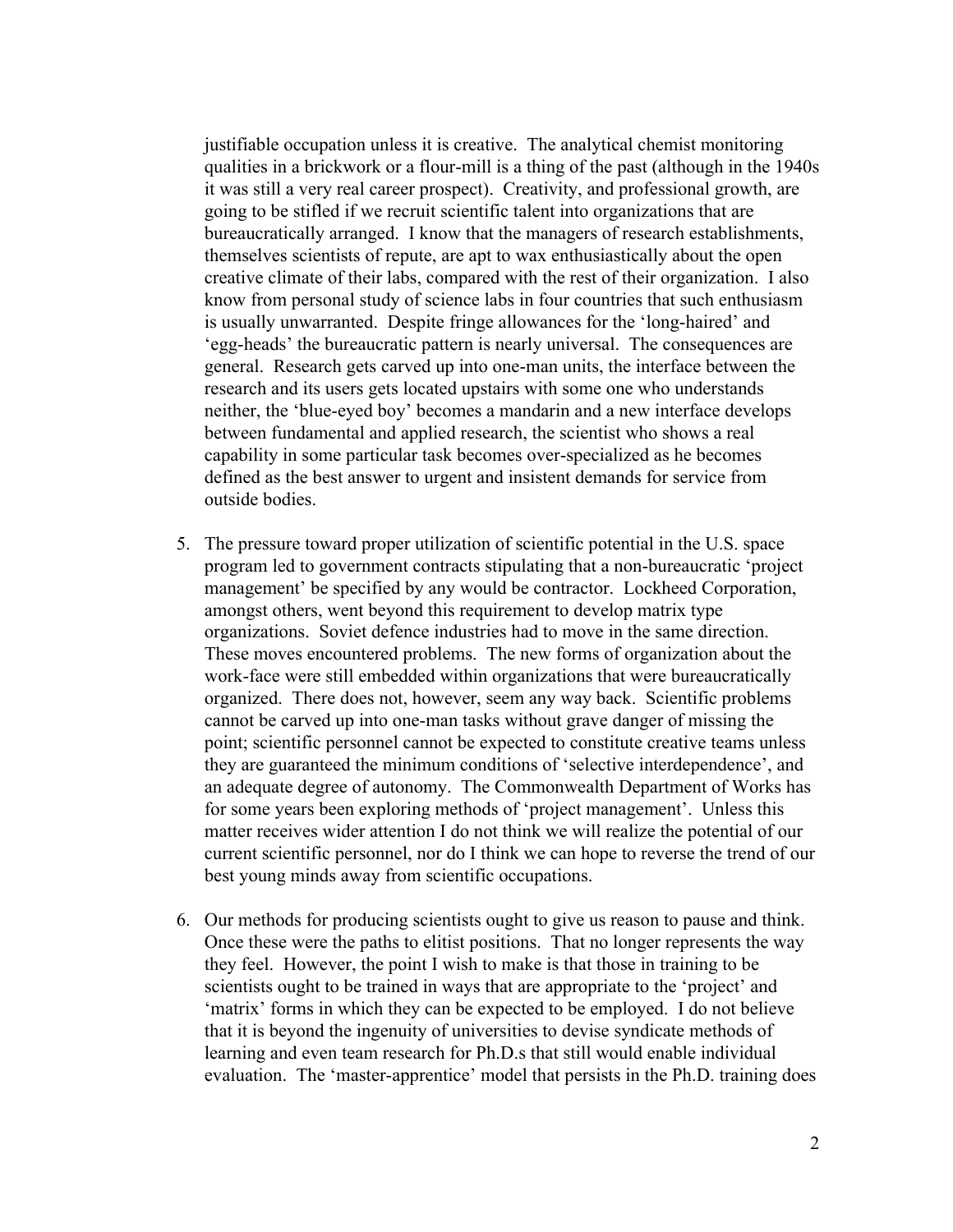no good to the student or subsequently to the society. The good it does to the 'master' is pernicious to the purposes of science.

7. I do not think that what have said above comes anywhere near the redefinition of the role of science in the society that is now emerging. To my mind two fundamental changes are occurring. The problems of man-man relations are displacing the man-nature problems from the stage of public concern. This has even got to the stage where the man-man relation is more sensibly defined as the man-woman relation (statistically women tend to be about fifty per cent of a human population). The man-nature relation has already been effectively redefined since Rachael Carson rubbished the test-tube cause effect relations of the test tube chemist. A great deal of the esoteric skills of the scientist (or the engineer) can be programmed for a computer, and there is little economic sense in building these programs into science students. I do not know what this means but I have a strong suspicion that we will not get the sort of scientists our society needs unless we have something more to offer than we can program onto a computer and most of their first names are of the class of first names of which 'Rachael' is a member. The second fundamental change is the erosion of the special role of the 'expert'. This is a matter in which I have been directly involved. What stands out is that in science-based industries the interfaces with management and workers is quite inappropriate. Science graduates must accept that they are going to spend time at the work-face; managers are going to have to accept that the work-face is where experimentation (E.V.O.P.s) is the norm, and promotion to managing sociotechnical systems is going to require an education in human needs that goes beyond the original B.Sc.

## **Bibliography**

- Burns, T. and G. Stalker, *The Management of Innovation*, London, Tavistock, 1961
- Emery , F.E. "Research and Higher Education" in G.S. Harman and C. Selby Smith (eds.), *Australian Higher Education*, Sydney, Angus and Robertson, 1972.
- Kingdon, D.R., *Matrix Organization*, London, Tavistock, 1973.
- Krylov, K.A. "Soviet armament project organization", *Military Review*, LIII, 45651, 1973.
- Miller, G.A. "Professionals in Bureaucracy; alienation amongst industrial scientists and engineers", *American Sociological review*, 32, 755-768, 1967.

O'Toole, J. et al, *Work in America*, Cambridge, MIT Press.